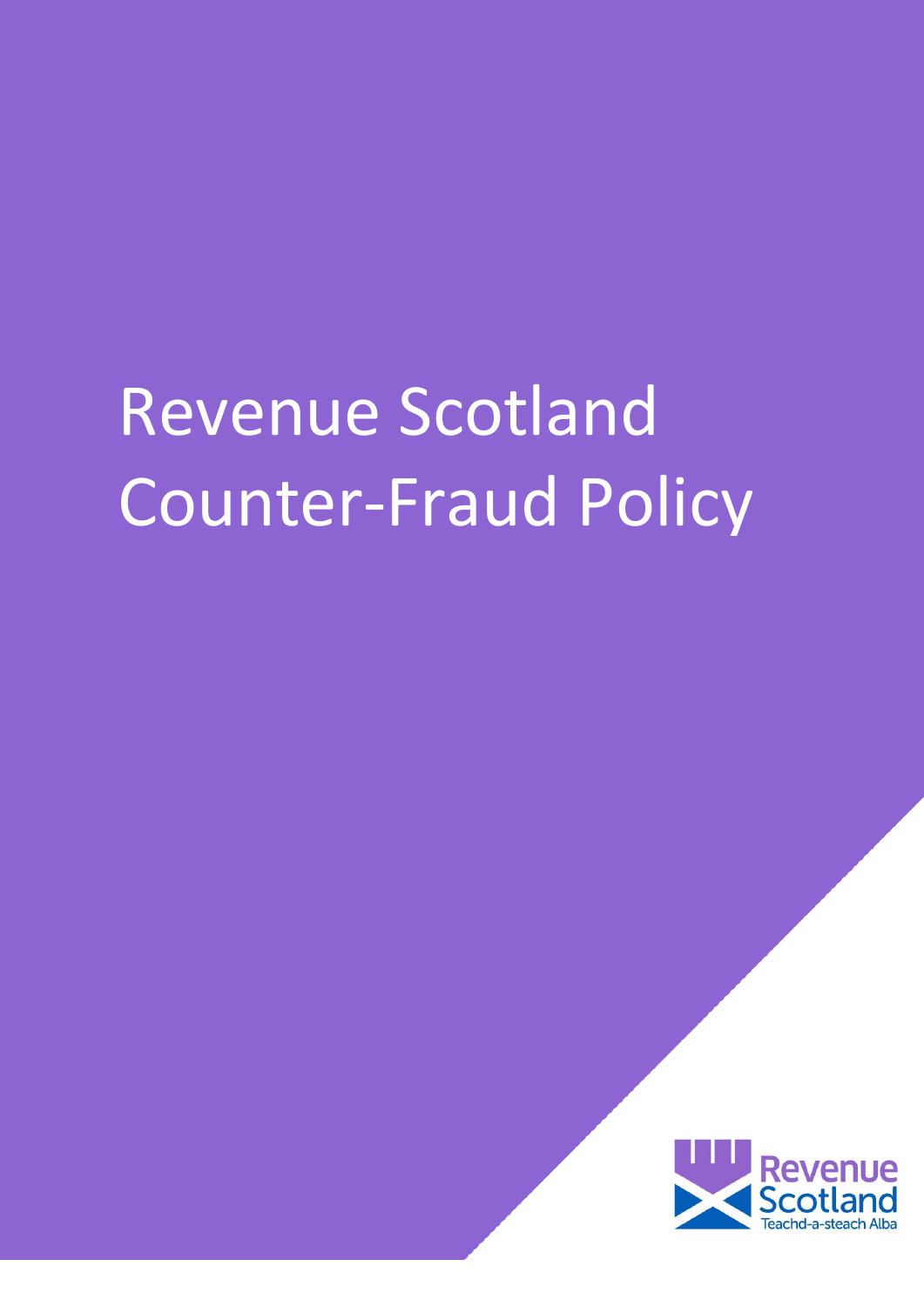

## Table of Contents

# **Contents**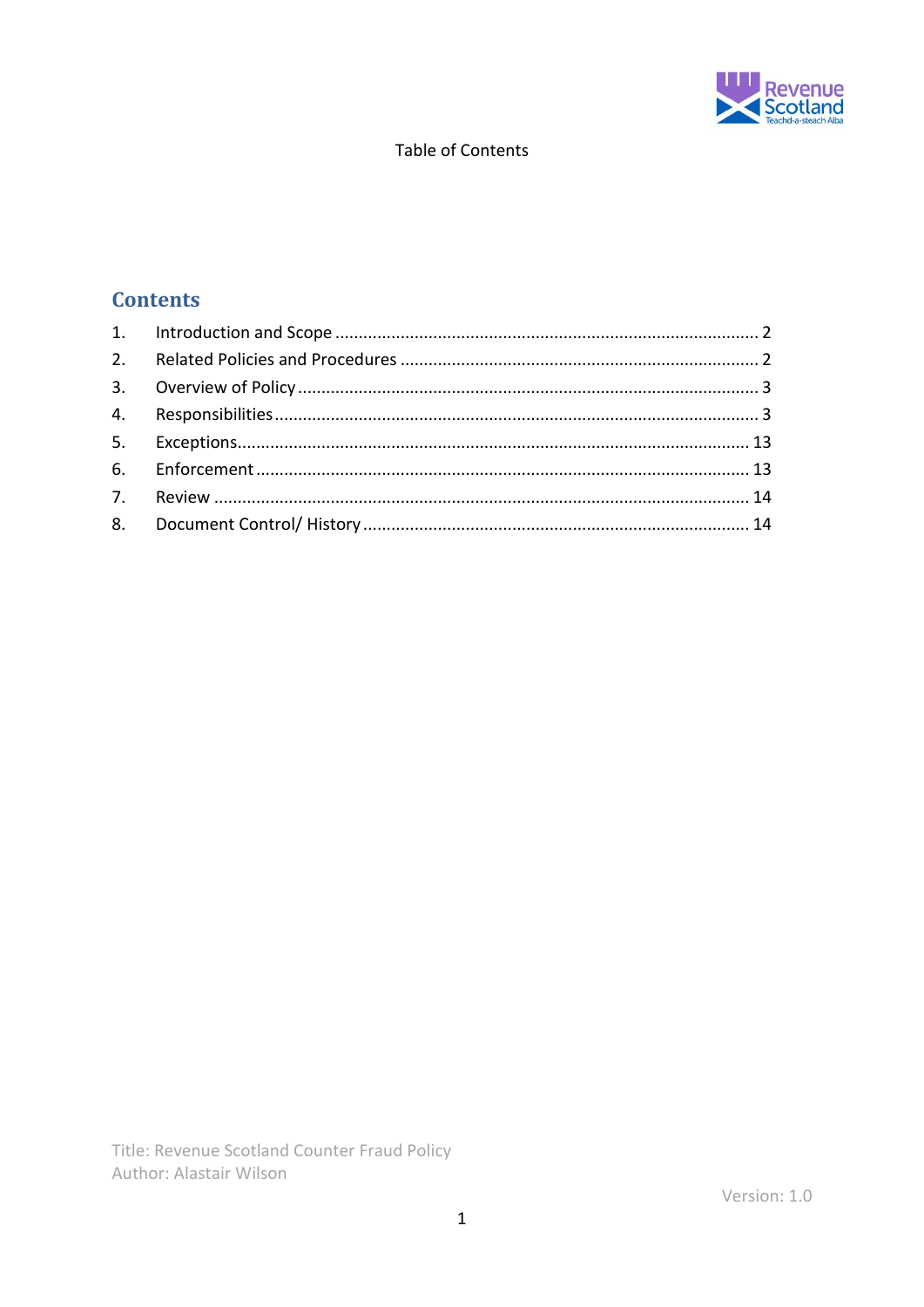

#### **REVENUE SCOTLAND COUNTER-FRAUD POLICY**

#### <span id="page-2-0"></span>**1. Introduction and Scope**

Revenue Scotland has a zero tolerance approach to fraud. We will counter fraud by ensuring that a zero tolerance culture to fraud is maintained and that fraud is effectively managed at all levels in the organisation.

- <span id="page-2-1"></span>Purpose The Revenue Scotland Counter-Fraud Policy, and associated Fraud Response Plan, are closely modelled on the Scottish Government Counter-Fraud Strategy and associated documents. They set out our approach for preventing, detecting, reporting and handling fraud – based on five strategic objectives: **awareness**, **prevention**, **teamwork**, **investigation** and **enforcement**. Scope This Policy covers both external and internal fraud. It applies to all staff, including
	- delegates carrying out functions on behalf of Revenue Scotland, and temporary staff.

This Policy does not cover tax evasion by external parties. Collusion by Revenue Scotland staff in actions, or attempted actions, to evade tax would however be covered by this Policy.

## **2. Related Policies and Procedures**

Fraud Response Pla[n](http://placeholder/)

[Scottish Government Counter-Fraud Strategy, Policy and Response Plan](http://intranet/Resource/Doc/NoTopic/0034474.pdf)

[The Civil Service Code](https://www.gov.uk/government/publications/civil-service-code/the-civil-service-code)

[Civil Service Management Code](https://www.gov.uk/government/uploads/system/uploads/attachment_data/file/418696/CSMC-_April_2015.pdf)

Revenue Scotland Whistleblowing Policy

[Bribery Act 2010](http://www.scotland.gov.uk/Topics/Justice/law/briberyandcorruption)

<span id="page-2-2"></span>Scottish Public Finance Manual [Rules and Guidance on Gifts](http://www.gov.scot/Topics/Government/Finance/spfm/gifts)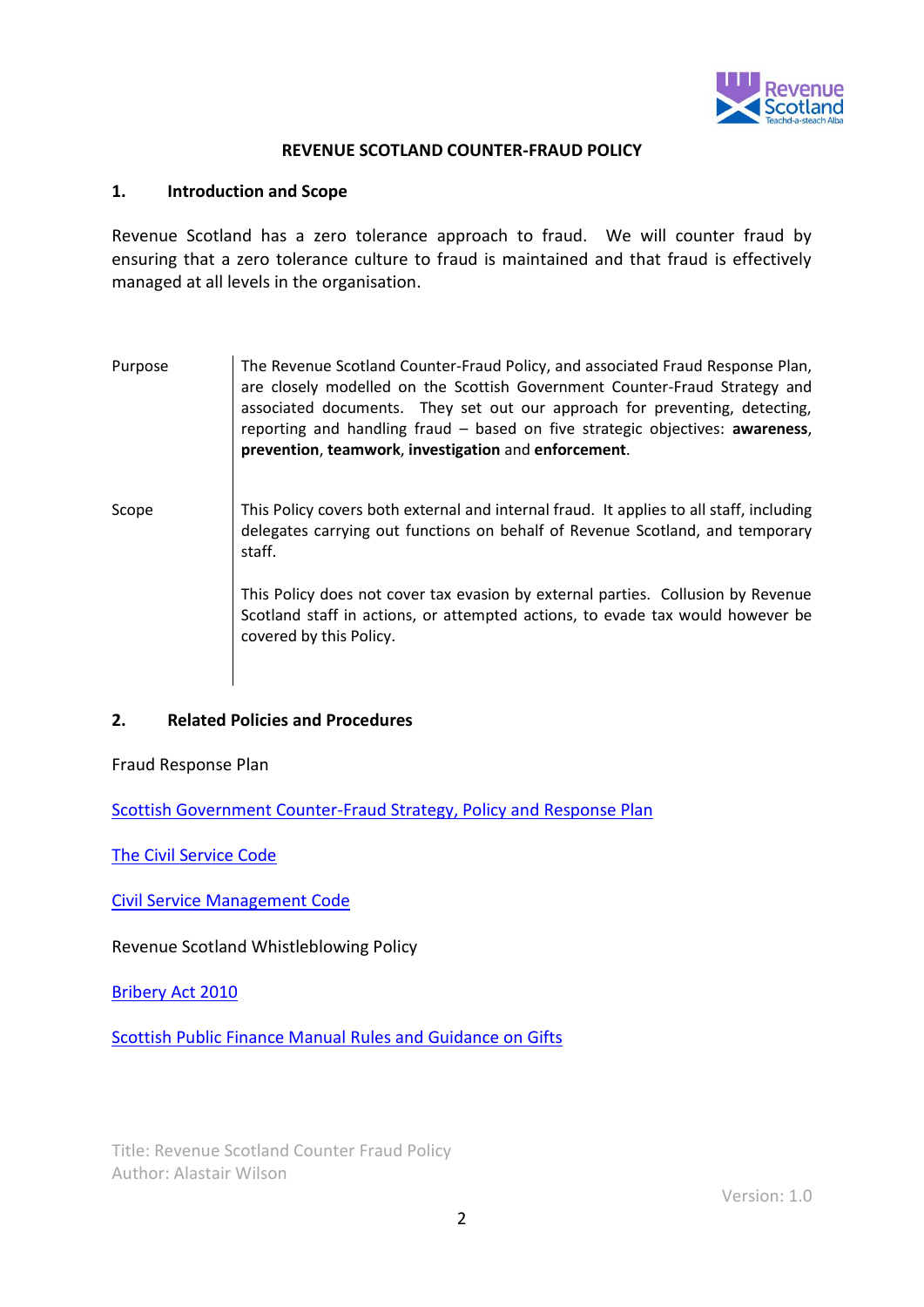

## **3. Overview of Policy**

## **Strategic overview**

1. The Revenue Scotland Counter-Fraud Policy and Fraud Response Plan are closely modelled on the overarching Scottish Government (SG) Counter-Fraud Strategy and associated documents. The SG Counter-Fraud Strategy, together with the SG Counter-Fraud Policy and Fraud Response Plan, outline the approach for the prevention, detection, reporting and handling of fraud. The SG documentation is designed to be accessible not only to all SG staff but to staff in other public sector organisations to which the Scottish Public Finance Manual (SPFM) is directly applicable; these organisations include constituent parts of the Scottish Administration, **including Revenue Scotland**, as well as public bodies sponsored by SG.

2. The Revenue Scotland Counter-Fraud Policy has five strategic objectives which are closely based on those set out in the SG Counter-Fraud Strategy, adapted to take account of Revenue Scotland's specific tax collection and management functions:

(a) **Awareness**: We will prevent fraud by raising awareness of fraud, and its safeguards, within Revenue Scotland, our partner organisations and our stakeholders. We will highlight appropriate danger signs to staff in any high-risk areas including finance and procurement, as well as tax collection and management functions.

(b) **Prevention**: We will prevent fraud through improving our systems and controls to support our business services and our services to taxpayers, their agents and the general public. We will identify fraud risks and preventive measures when undertaking new work or reviewing processes.

(c) **Teamwork**: We will prevent fraud by working together across Revenue Scotland corporate, operational and change functions and with our partners to share information and to develop combined approaches to countering fraud. We will work with colleagues to create a counter-fraud culture where staff are supported to share knowledge, learn lessons and report problems.

(d) **Investigation**: We will handle fraud by being proactive in analysing data to identify areas at risk of fraud, by being effective and professional in our investigations of specific cases and by maintaining a robust whistleblowing procedure. We will use specialist services if necessary to ensure that allegations are investigated thoroughly, fairly and professionally.

<span id="page-3-0"></span>(e) **Enforcement**: We will promote a **zero tolerance** approach to all external and internal fraud. There is no acceptable level of fraud. We will handle fraud by continuing to take a tough line on anyone committing fraud by ensuring that appropriate disciplinary action is taken. The Police will also be informed where considered appropriate. **See paragraphs 5.**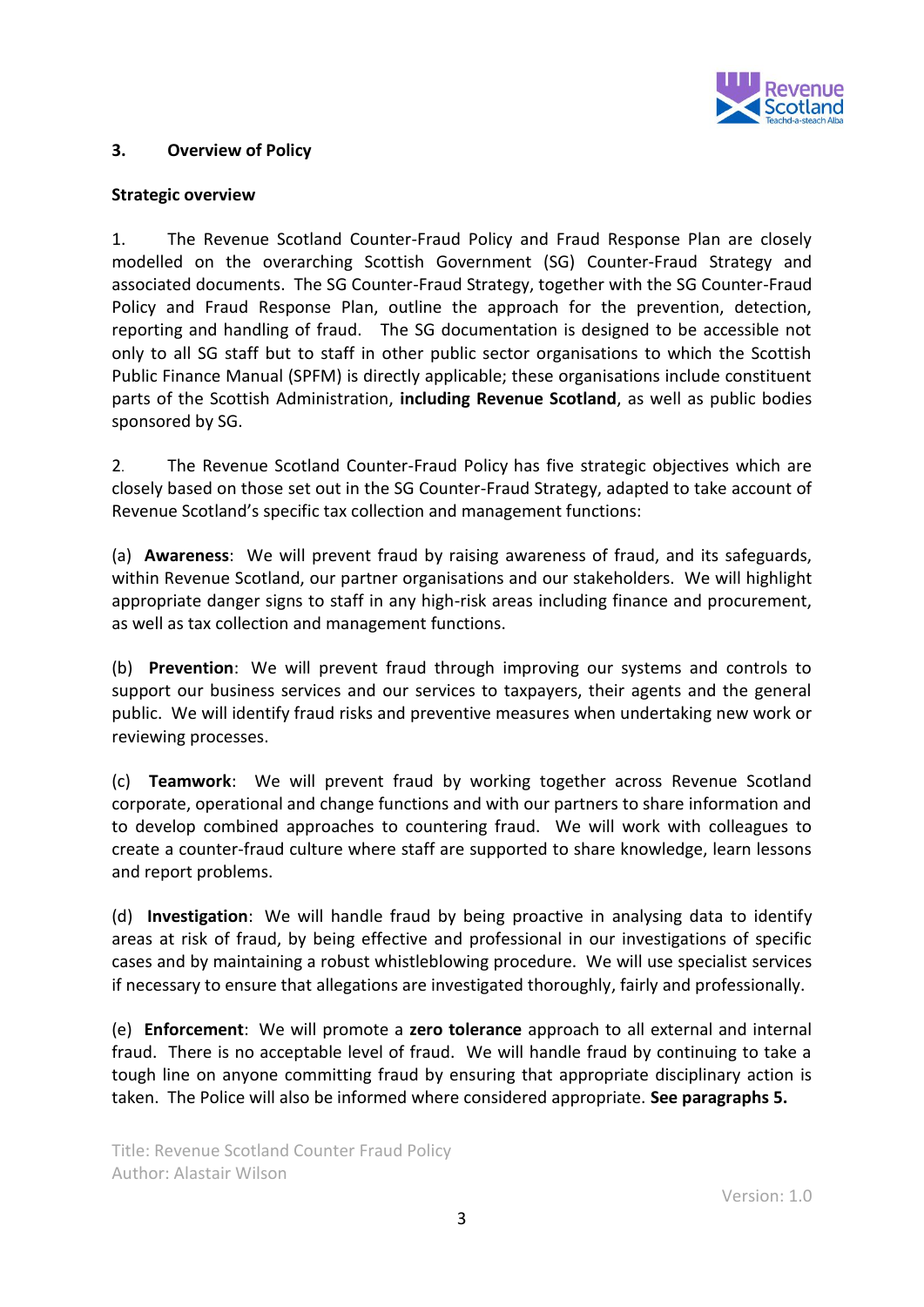

## **Establishing and maintaining a Counter-Fraud Culture**

3. As already emphasised, **Revenue Scotland has a zero tolerance approach to fraud**: There is no acceptable level of fraud. All members of staff have a role in establishing an effective counter-fraud culture by:

- engaging and being alert to the risk of external and internal fraud;
- identifying suspicious activities and control weaknesses; and
- reporting any suspicions quickly and appropriately.

4. Our approach to countering fraud is to ensure that this zero tolerance culture to fraud is maintained and that fraud is effectively managed at all levels, as follows:

(a) committing to clear ethical standards through this formal Counter-Fraud Policy;

(b) communicating our attitude to fraud by raising awareness of our counter-fraud policy to all staff;

(c) supporting all staff in their responsibilities in preventing and detecting fraud through guidance and training;

(d) providing managers with specialist support in designing, operating and reviewing internal controls;

(e) maintaining comprehensive procedures for preventing and detecting fraud and ensuring that these procedures are carefully followed and monitored;

(f) protecting members of staff through a robust process for reporting suspicions of fraud;

(g) responding to fraud effectively through a comprehensive Fraud Response Plan;

(h) using data and technology efficiently in systems in place to combat fraud; and

(i) sharing knowledge of vulnerabilities and lessons learned through strong communication channels.

## **Revenue Scotland's Counter-Fraud Policy**

6. All Revenue Scotland staff are required at all times to act honestly and with integrity and to safeguard the public resources for which they are responsible, in line with [The Civil](https://www.gov.uk/government/publications/civil-service-code/the-civil-service-code)  [Service Code.](https://www.gov.uk/government/publications/civil-service-code/the-civil-service-code) Revenue Scotland will not accept any level of fraud or corruption; consequently, any case, or attempted or suspected case, will be thoroughly investigated and dealt with appropriately.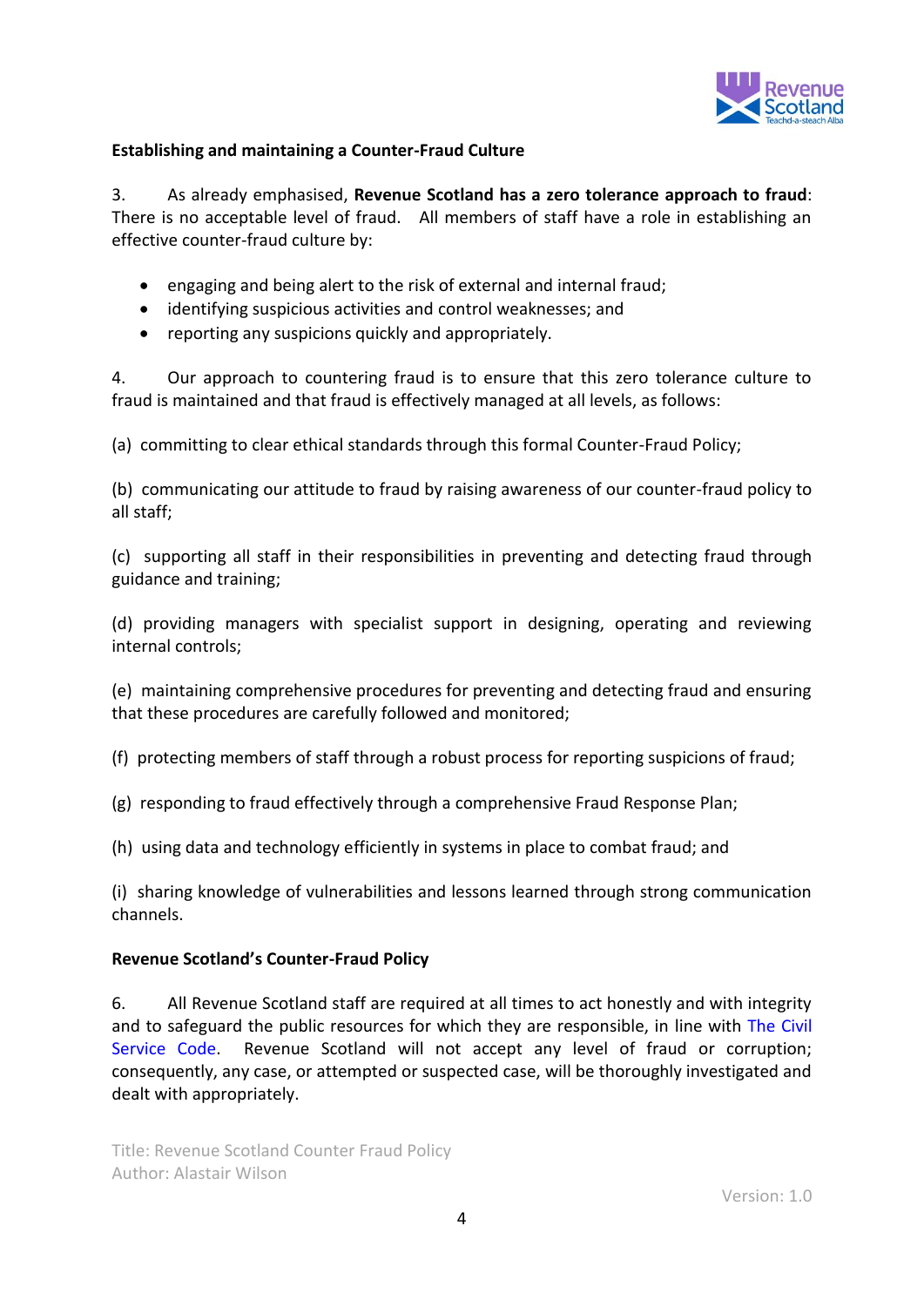

## **Definition of Fraud**

7. **Fraud is the use of deception with the intention of obtaining personal gain, avoiding an obligation or causing loss to another party.** The term "fraud" can be used to describe a wide variety of dishonest behaviour such as forgery, false representation and the concealment of material facts. It is usually used to describe the act of depriving a person of something by deceit, which may involve the misuse of funds or other resources, or the supply of false information. The fraudulent use of IT resources is included in this definition, and it covers the use of IT equipment to manipulate systems, programmes or data dishonestly, e.g. by altering, substituting or destroying records, or creating spurious records, or where the use of an IT system was a material factor in the perpetration of a fraud.

## **How fraud occurs**

8. Four basic elements are necessary for a fraud to occur:

(a) **people** to carry out the fraud. They may be individuals inside the organisation (internal fraud), outside the organisation (external fraud), or two or more individuals working inside or outside the organisation (collusion);

- (b) **assets** to acquire fraudulently;
- (c) **intent** to commit the fraud; and

## (d) **opportunity**.

Managers must therefore ensure that opportunities for fraud are minimised. A high chance of being caught will also deter.

9. Opportunities to commit fraud will be reduced by ensuring that a sound system of internal control, proportional to risk, has been established and that it is functioning as intended. Risk, in the context of managing fraud risk, is the vulnerability or exposure of Revenue Scotland towards fraud and irregularity. It combines the probability of fraud occurring and the corresponding impact in monetary (or other, for example, reputational) terms. Preventive controls and the creation of the right type of corporate culture will tend to reduce the likelihood of fraud occurring, while detective controls and effective contingency planning can reduce the size of any losses.

## **Tax Evasion**

10. Tax evasion is a very important category of potential external fraud – and is separate from categories such as procurement, purchasing or contract fraud. Revenue Scotland will continue to deter, prevent, detect and take action against tax evasion in various ways through its comprehensive range of compliance systems, policies and activities. Separate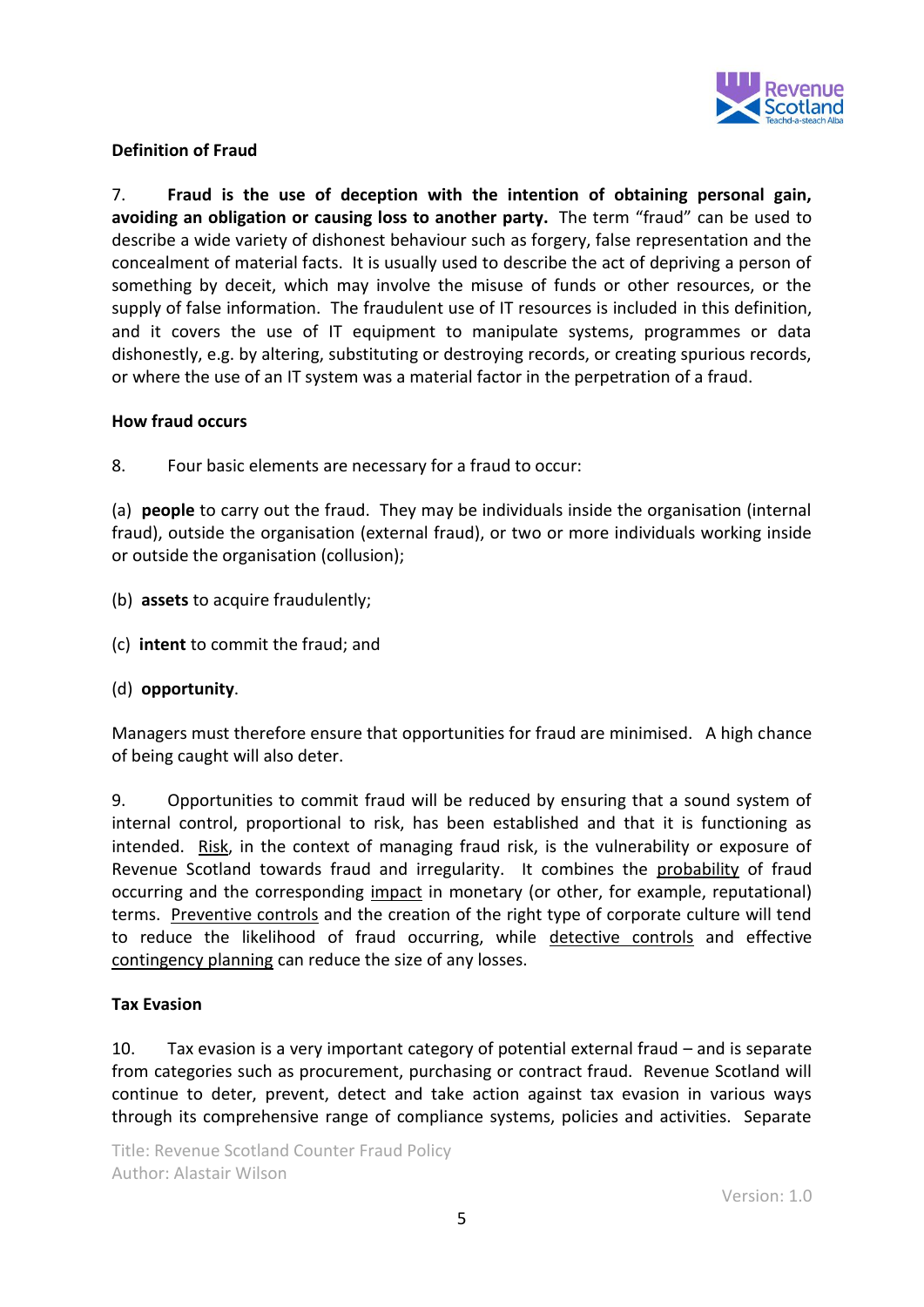

arrangements are in place for external notification to Revenue Scotland of potential or suspected Scottish Landfill Tax fraud or Land and Buildings Transaction Tax fraud, and will be put in place in relation to air passenger tax and any other devolved taxes for which Revenue Scotland may in future become responsible. This document does not cover tax evasion by external parties; collusion by staff in actions, or attempted actions, to evade tax would, however, be covered by this Policy.

## **Reducing the Opportunity for Fraud: Separation of Duties**

11. The opportunity for fraud must be reduced wherever possible. Allocating responsibility for too many functions to one person can constitute a high risk of fraud and should be avoided. The risk of fraud can be reduced by ensuring proper separation of duties so that, for example, more than one person has to be involved in ordering, receiving and authorising payments for goods or services; handling tax receipts; or making operational tax decisions, for example, involving waiving of interest or penalties.

12. The separation of key functions forms an integral part of systems control and is essential to minimise the potential scope for irregularity by staff acting on their own. The need for proper separation of duties applies as much to systems, policies and procedures for tax collection and management as it does to procurement or purchasing policies and procedures.

13. Without adequate separation of duties, the effectiveness of other control measures is undermined. Where resources are limited and separation of duties is not possible, alternative management controls - such as supervisory checking - must be employed.

## **Robust Systems of Control**

14. Appropriate preventive and detective controls should be put in place to counter the risk of fraud (both internal and external, as well as collusion). Procedures set up to prevent and detect fraud must be proportional to the risk involved and be carefully followed and monitored. Additional information is provided in the SPFM sections on Checking Financial Transactions and on Risk Management. Guidance on the coverage of fraud response plans can be found in HMT guidance on Managing the Risk of Fraud.

15. Preventive controls are designed to limit the possibility of a fraud occurring. Separation of duties, effective procedures and checks should prevent or deter fraud from occurring. Opportunities to commit fraud will be reduced by ensuring that a sound system of internal control proportional to risk has been established and that it is functioning as intended. Some frauds arise because of systemic weaknesses; others are the result of failure to follow proper control procedures. Frauds resulting from collusion may be more difficult to detect and prevent as these types of fraud tend to operate within the normal control environment. In respect of fraud risks, prevention is almost always preferable to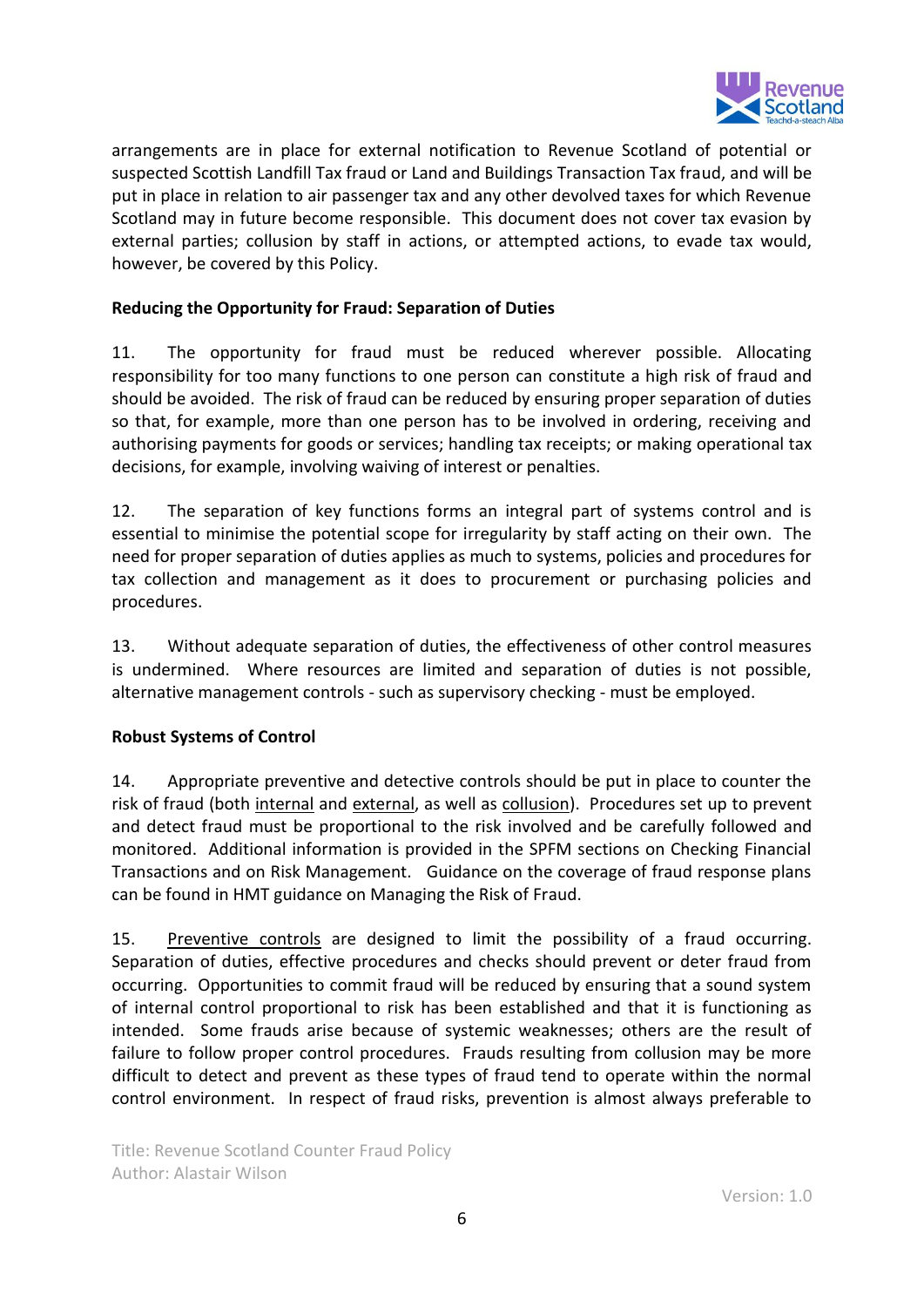

detection. Strong preventive controls should therefore be applied wherever possible. Controls may range across:

(a) physical security which controls and monitors access to assets, documentation and IT systems to ensure that there is no unauthorised use, loss or damage;

(b) clear definition of responsibilities and levels of authority, clear reporting lines and effective spans of command, separation of duties to avoid conflicts of interest or opportunities for abuse;

(c) supervision and monitoring, including random spot checks by managers;

(d) budgetary and other financial controls, which both limit the scope for fraud and may assist detection.

16. Detective controls are designed to spot errors, omissions and fraud after the event e.g. supervisory checks and reconciliations. Well-designed and cost-effective internal controls - including those listed above - are an important tool for identifying actual or attempted frauds. Information from third parties (see paragraph 10 above) or reporting by staff of suspicions of fraud (see paragraphs 24-25 below) can be an important detector and deterrent of fraud. Revenue Scotland will deploy computer assisted audit techniques and analytical tools such as data mining and data matching to identify indicators of possible fraud - always subject to the requirements of data protection legislation and legislative provisions concerning protected taxpayer information (PTI). Fraud indicators or "danger signs" (see paragraphs 21-23 below) may also point the way for further detailed investigation. Support for managers in establishing appropriate controls is provided by the Revenue Scotland finance and analytical functions and by Revenue Scotland internal Audit provided by SG Internal Audit Directorate.

17. Managers with responsibility for taking operational tax case decisions, awarding contracts, making payments and other financial transactions must ensure that clear control procedures are in place. It is very important that:

(a) there is adequate separation of duties and that proper authorisation processes for such decisions, contract awards and payments are in place;

(b) staff dealing with these procedures are familiar with them and abide by them;

(c) accounting and other records, such as cash balances, bank balances, revenue accounts and physical stock counts, are reconciled with the actual position; and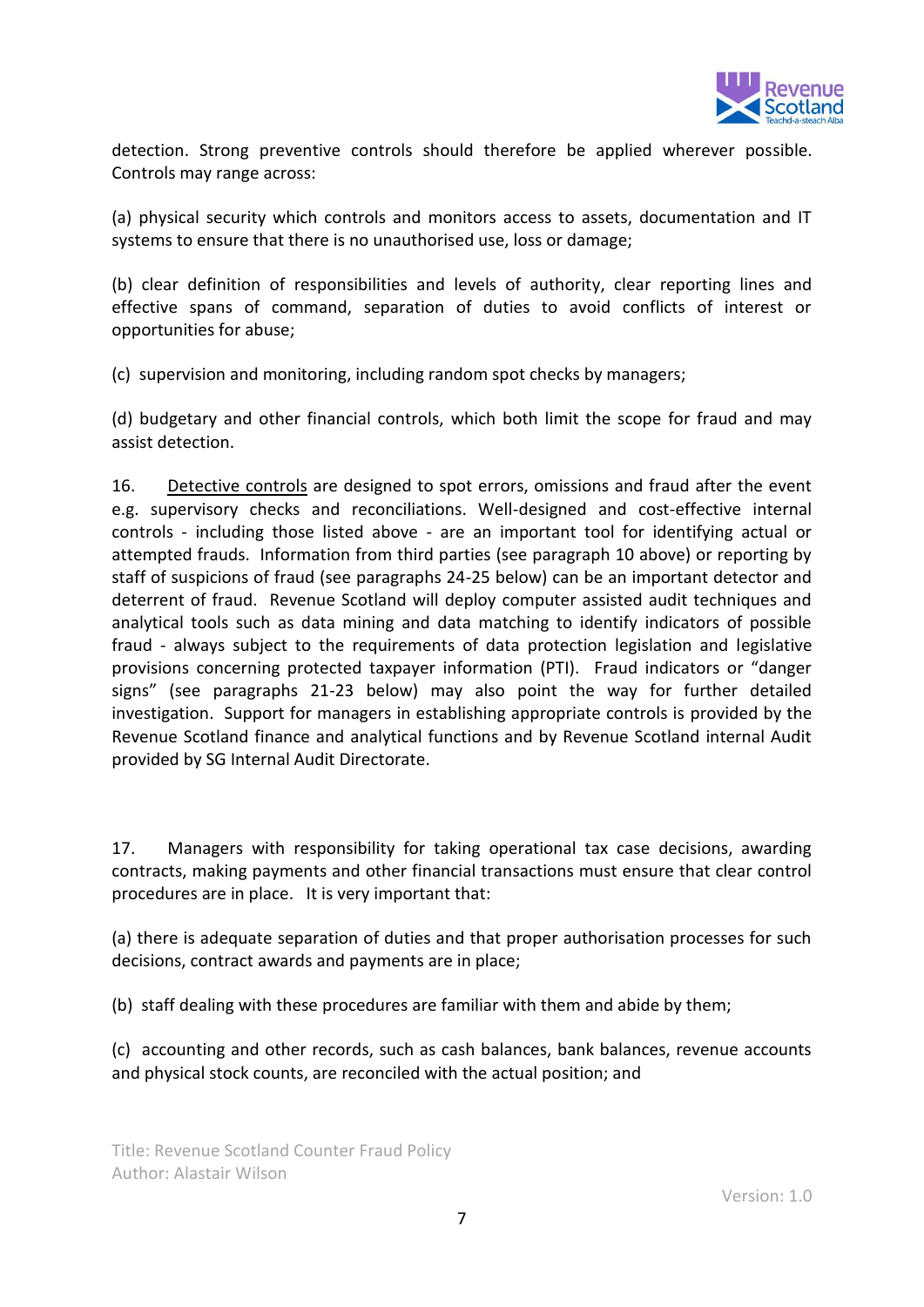

(d) staff who are bankrupt or insolvent are not employed on duties which might permit the misappropriation of public funds.

## **The Importance of Monitoring**

18. Managers in Revenue Scotland have the prime responsibility for ensuring that their systems are sound and that they are operating as intended. Both internal and external Auditors have a role in carrying out independent reviews of systems and the adequacy of controls in place. Many frauds are due to failure to comply with existing controls. It is essential that good control systems are supported by supervisory checking and alertness to the risks of fraud. Additional guidance and procedures on monitoring are included in the HMT guidance on Managing the Risk of Fraud.

19. Additional information on conduct, discipline and management responsibilities is available in the [Civil Service Management Code](https://www.gov.uk/government/uploads/system/uploads/attachment_data/file/418696/CSMC-_April_2015.pdf) which sets out the regulations and instructions regarding the terms and conditions of service of civil servants.

## **Identification of fraud**

20. External or internal fraud is not always easy to identify. In many cases, suspicion may be raised but it is not acted on and reported. Fraud is often committed where there is:

- opportunity to commit fraud: for example, where internal controls are weak and access to information, data and assets allows fraud to occur;
- rationalisation that "justifies" fraudulent behaviour. However, Revenue Scotland has a **zero tolerance approach to fraud**; and
- motivation or a need for committing fraud. This may be for reasons of financial advantage or as a result of some other motivating factor, for example, an intention to cause reputational damage to Revenue Scotland.

## **Danger Signs**

21. Managers and staff must always be alert to the risk of fraud, theft and corruption. Danger signs of potential external fraud (including collusion with Revenue Scotland staff) include:

- photocopies of documents when originals would be expected
- discrepancies in information e.g. signatures and dates
- key documents missing or lacking essential information
- unexpected queries from stakeholders or suppliers e.g. bank account detail changes
- requests for non-standard types of payment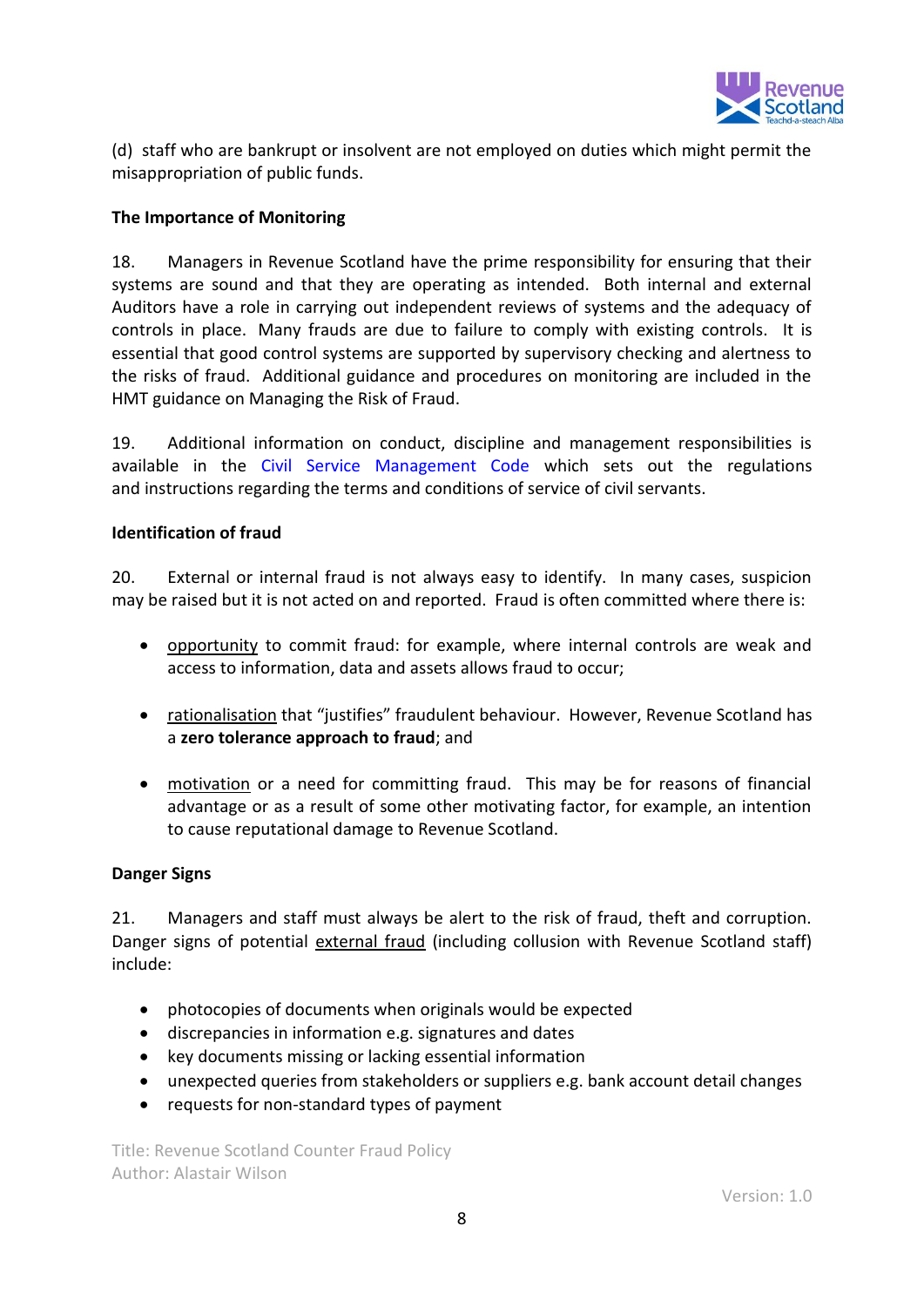

- unexpected trends or results e.g. from reconciliations
- suppliers/ contractors who insist on dealing with one particular member of staff
- taxpayers/ agents who insist on dealing with one particular member of staff
- reluctance to take leave
- excessive hours worked; first to arrive in morning, last to leave at night
- refusal of promotion.
- 22. Danger signs of potential internal fraud (including collusion with externals) include:
	- evidence of excessive spending by staff, sudden change of lifestyle
	- inappropriate relationships with suppliers or contractors
	- inappropriate relationships with taxpayers/ agents
	- reluctance of staff to take leave
	- excessive hours worked; first to arrive in morning, last to leave at night
	- refusal of promotion
	- new staff resigning quickly
	- a supervisor insisting on opening all incoming mail
	- undue possessiveness of, or anomalies between, work records or management of specific tax cases
	- pressure from colleagues to avoid normal control procedures
	- abnormal Travel and Subsistence claims, overtime or Flexible Working Hours patterns.

23. To spot fraud indicators in specific areas or activities it is important that accepted practices have been established for the area or activity under review and that the reviewer, or Auditor, is familiar with them. Further examples of possible fraud indicators and risk factors are:

- inadequate or no segregation of duties
- absence of controls and audit trails
- inadequate monitoring to ensure that controls work as intended (periodic testing and evaluation)
- crisis management coupled with a pressured business environment
- lack of established code of ethical conduct
- lack of senior management oversight
- lack of rotation of duties
- policies not being followed
- high staff turnover or chronic understaffing in key control functions
- low staff morale/ lack of career progression/ weak management
- consistent failures to correct major weaknesses in internal controls
- frequent overriding by management of internal controls.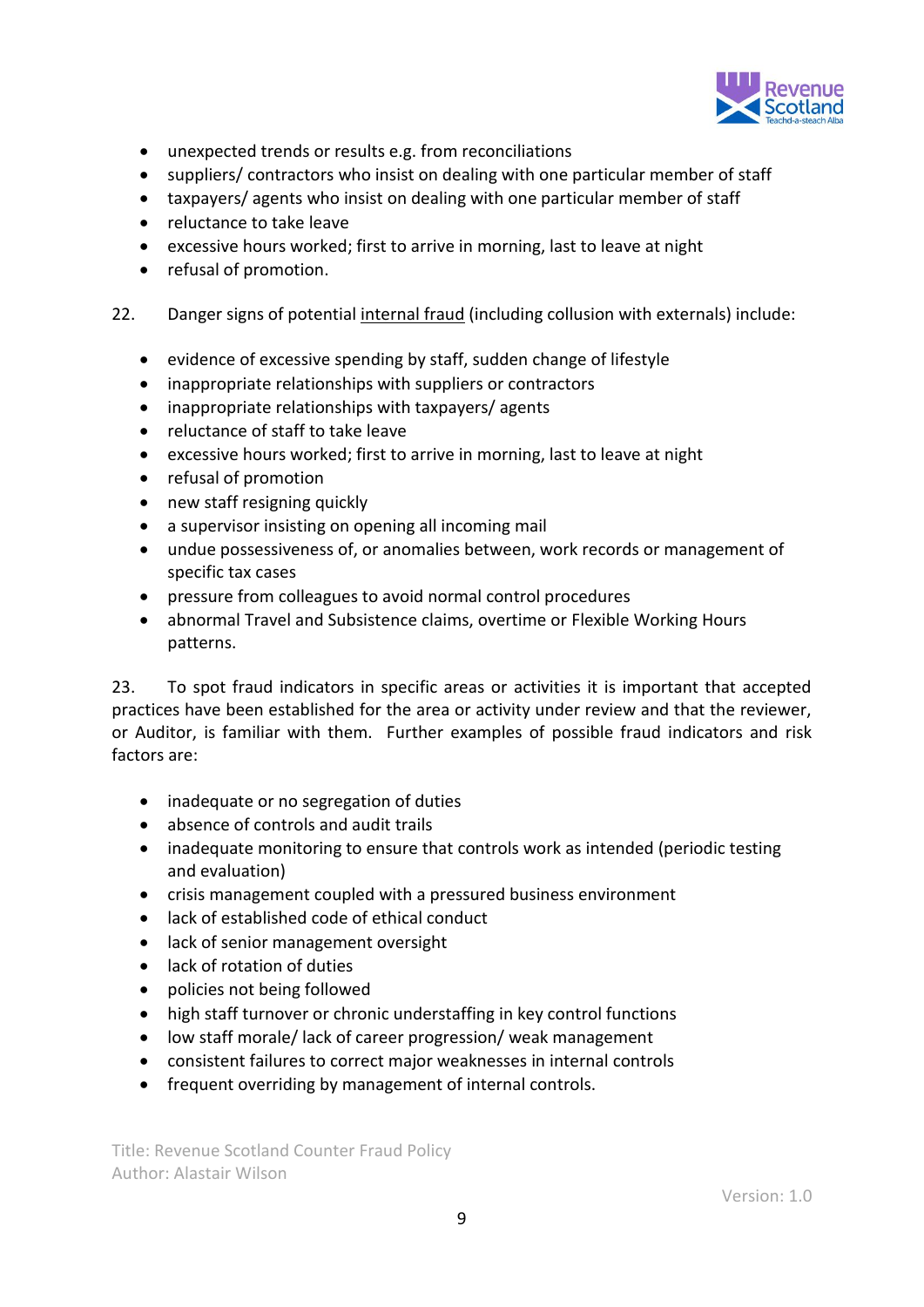

## **Reporting Fraud**

24. The danger signs highlighted in this Policy are not exhaustive and any indication of fraudulent activity should be reported. Managers and staff must always be alert to the risk of fraud, theft, bribery or corruption. Managers and staff may also receive notification of suspected fraud (other than tax evasion – see paragraph 10 above) from external sources including partner organisations, taxpayers, agents, professional bodies and members of the public.

25. Fraud reporting procedures within Revenue Scotland are as follows:

(a) In the first instance staff should report any suspicions of occurrence of fraud, or attempted fraud, to their line manager.

(b) If they feel unable, or it would not be appropriate, to raise the matter with their line manager, they should contact another line manager or a senior member in the management chain.

(c) If this does not resolve the issue, or if there is a good reason for not raising a concern within the line management chain, the matter should be reported direct to the Chief Executive.

(d) If staff have a particularly serious and urgent concern, which for whatever reason cannot be raised via the management chain or the Chief Executive, they should report the matter to the Chair of the Board of Revenue Scotland.

Under the Revenue Scotland Whistleblowing Policy all matters will be dealt with in confidence and in strict accordance with the terms of the Public Interest Disclosure Act 1998. This statute protects the legitimate personal interests of staff.

26. In most cases it will be appropriate for suspicions of fraud reported in this way to be passed on to the SG Fraud Response Team within SG Finance Directorate General for purposes of co-ordination under the SG Fraud Response Plan. Consideration may also be given as appropriate to reporting any identified cases of fraud to Fiscal Responsibility Division of SG Finance Directorate General.

27. All discovered cases of actual or attempted fraud must be reported to the Revenue Scotland Audit and Risk Committee; to SG Internal Audit Directorate (as Revenue Scotland's internal Auditors) in order to inform risk assessment of (a) internal controls and (b) the Internal Audit Plan; and to the Revenue Scotland Board. Audit Scotland will also be notified of any cases arising.

## **Responding to Fraud**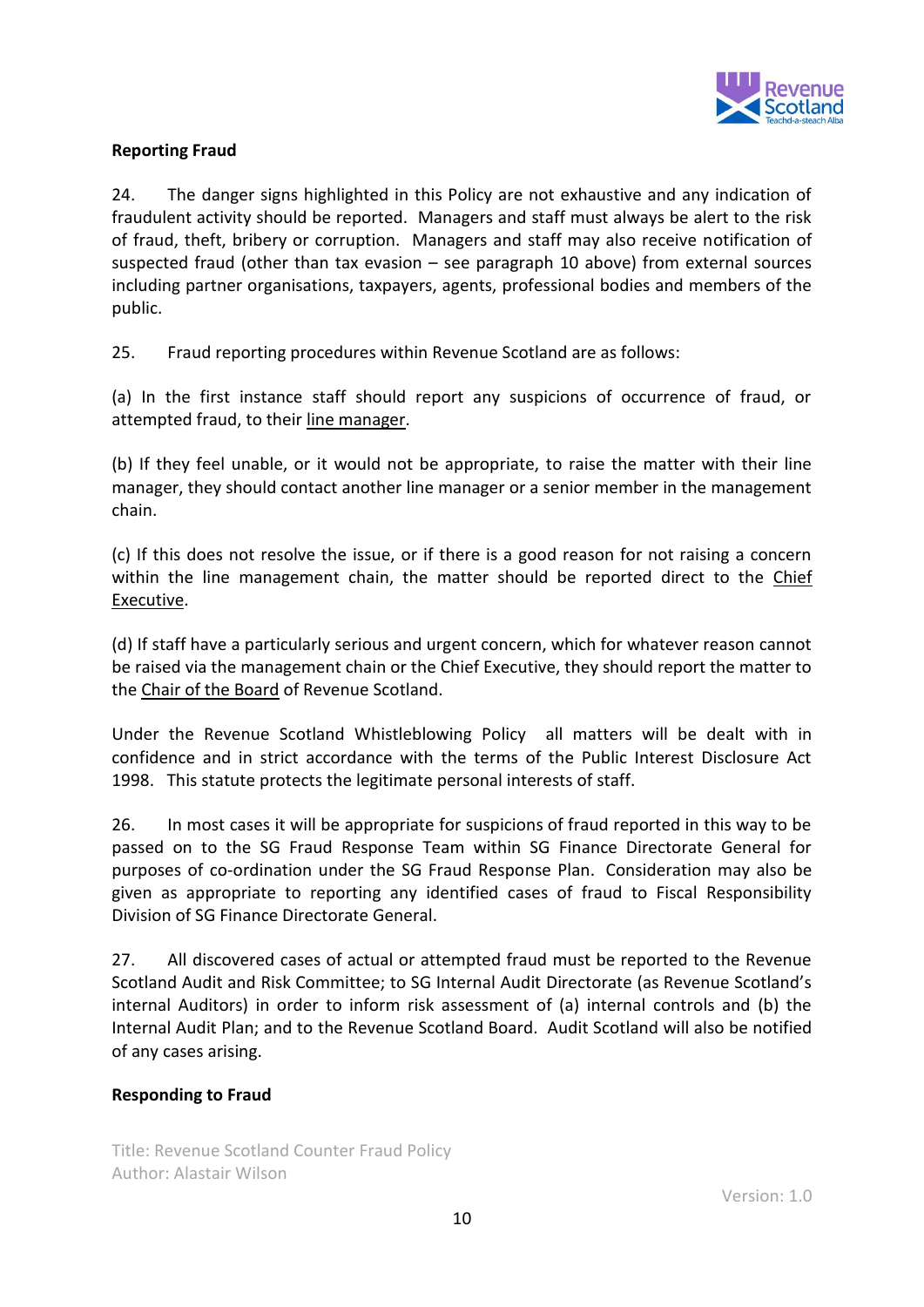

28. Thorough investigations must be undertaken where there is suspected fraud and the appropriate legal and/or disciplinary action should be taken in all cases. Appropriate disciplinary action should also be taken where supervisory or management failures have occurred. See paragraph 40.

29. Investigating fraud is a very specialised area of expertise and those tasked with any investigation work must have received appropriate training, including on the gathering of evidence. **Investigations must not be undertaken by untrained staff**. Specialist advice, including advice from SG Internal Audit Directorate, SG HR Directorate and the Revenue Scotland Head of Legal Services (who will consult SG Legal Directorate and other sources of legal advice as appropriate), must be taken as early as possible. Further details are set out in the Revenue Scotland Fraud Response Plan.

## **Bribery**

30. Fraud may be committed, or attempted, as a result of bribery. A bribe is an offer or promise of a financial or other advantage, designed to induce another person to perform improperly in their position of trust and responsibility. UK provisions in the Bribery Act [2010:](http://www.legislation.gov.uk/ukpga/2010/23/contents)

(a) make it a criminal offence to give, promise or offer a bribe and to request, agree to receive or accept a bribe either at home or abroad;

(b) increase the maximum penalty for bribery from seven to 10 years imprisonment, with an unlimited fine; and

(c) introduce a corporate offence of failure to prevent bribery by persons working on behalf of a business.

## **Acceptance of Gifts or Hospitality**

31. Bribery may take the form of offers of gifts or hospitality. Under [The Civil Service](https://www.gov.uk/government/publications/civil-service-code/the-civil-service-code)  [Code,](https://www.gov.uk/government/publications/civil-service-code/the-civil-service-code) which applies to members of staff of Revenue Scotland as civil servants in a non-Ministerial Department within the Scottish Administration, it is made clear that staff must not accept gifts or hospitality or receive other benefits from anyone which might reasonably be seen to compromise their personal judgement or integrity. These ethical standards are described in more detail in the Scottish Government HR policies, procedures and guidance, to which Revenue Scotland staff are - following a decision by the Board - also subject. In respect of staff involved in purchasing and contracting, these standards are also laid down in the Scottish Government Procurement Policy Manual.

32. Revenue Scotland is also subject to the rules and guidance on gifts in the [Scottish](http://www.gov.scot/Topics/Government/Finance/spfm/gifts)  [Public Finance Manual Rules and Guidance on Gifts](http://www.gov.scot/Topics/Government/Finance/spfm/gifts) which sets out the procedures to follow where gifts of cash or other resources are either made or received. This guidance is directly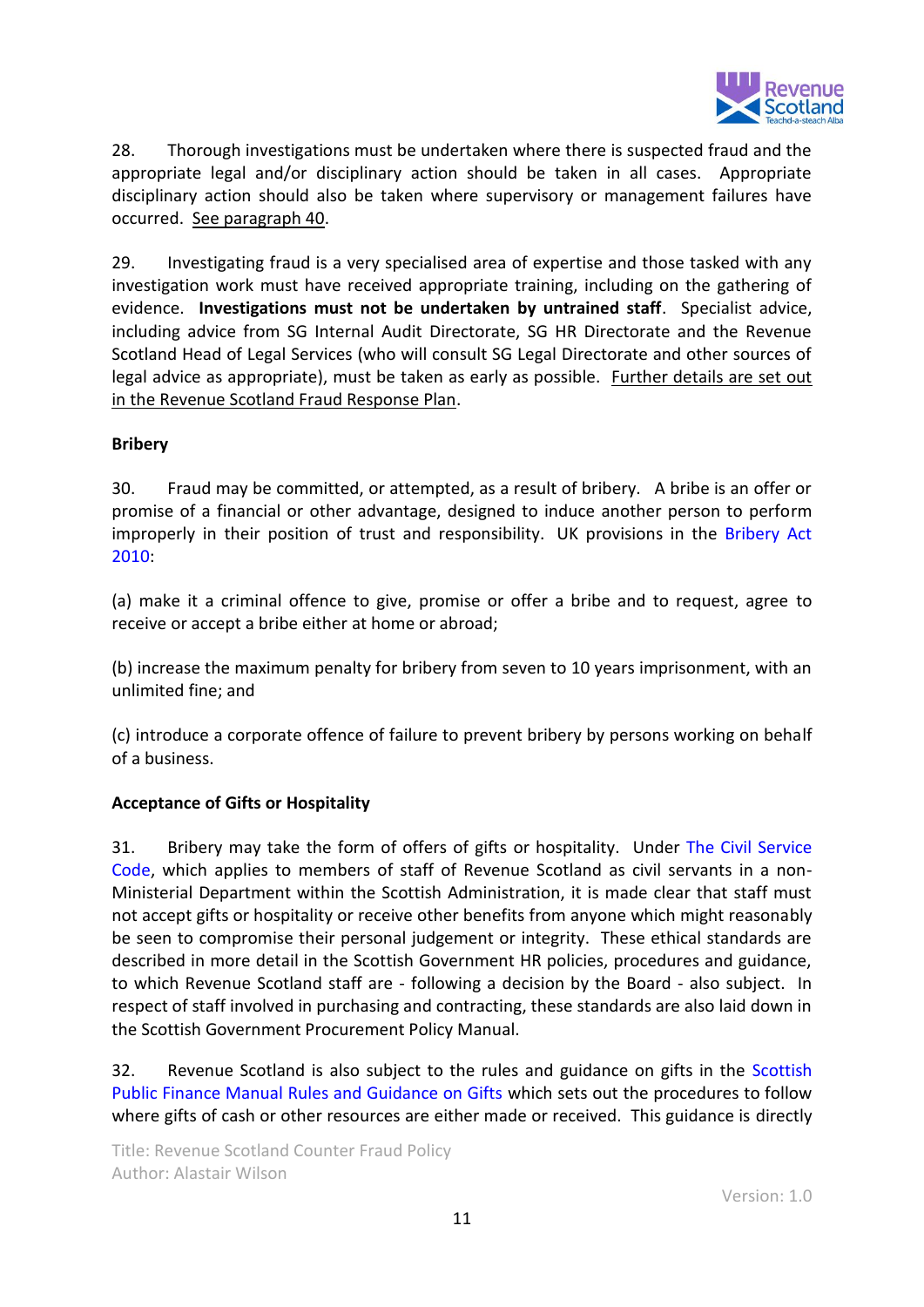

applicable to Revenue Scotland as a non-Ministerial Department within the Scottish Administration.

## **Recording and Accounting**

33. Losses due to fraud are subject to the guidance on losses and special payments set out in the SPFM. Details must therefore be brought to the attention of the Scottish Parliament through notes in the Revenue Scotland Annual Report and Accounts. Details must also be reported to the Revenue Scotland Audit and Risk Committee.

#### **4. Responsibilities**

34. The Scottish Ministers are responsible for issuing relevant guidance in the SPFM - on which this Policy and accompanying Fraud Response Plan are based - on the prevention, detection, reporting and handling of fraud.

35. In Revenue Scotland, overall responsibility for establishing and maintaining a framework for risk, control and governance – including for managing the risk of fraud – rests with the Board. The Board has delegated to its Audit and Risk Committee responsibility for scrutinising arrangements put in place by the Chief Executive, as Accountable Officer, and staff of Revenue Scotland for risk, control and governance, including the management of fraud risk and appropriate procedures to prevent, deter and detect fraud that are consistent with guidance in the SPFM.

36. The responsibilities of the Chief Executive, as Accountable Officer, in relation to fraud include:

(a) preparing, reviewing, updating and communicating relevant policies and guidance on counter-fraud;

(b) ensuring that financial and tax management systems, policies and processes are designed and operated in such a way as to minimise the risk of fraud;

(c) providing assurance about the effectiveness of counter-fraud policies to the Audit and Risk Committee, and as necessary to the Board, to support the Governance Statement provided as part of the Revenue Scotland Annual Accounts;

(d) reporting as appropriate relevant cases to the SG Fraud Response Team.

37. SG Internal Audit Directorate is responsible for: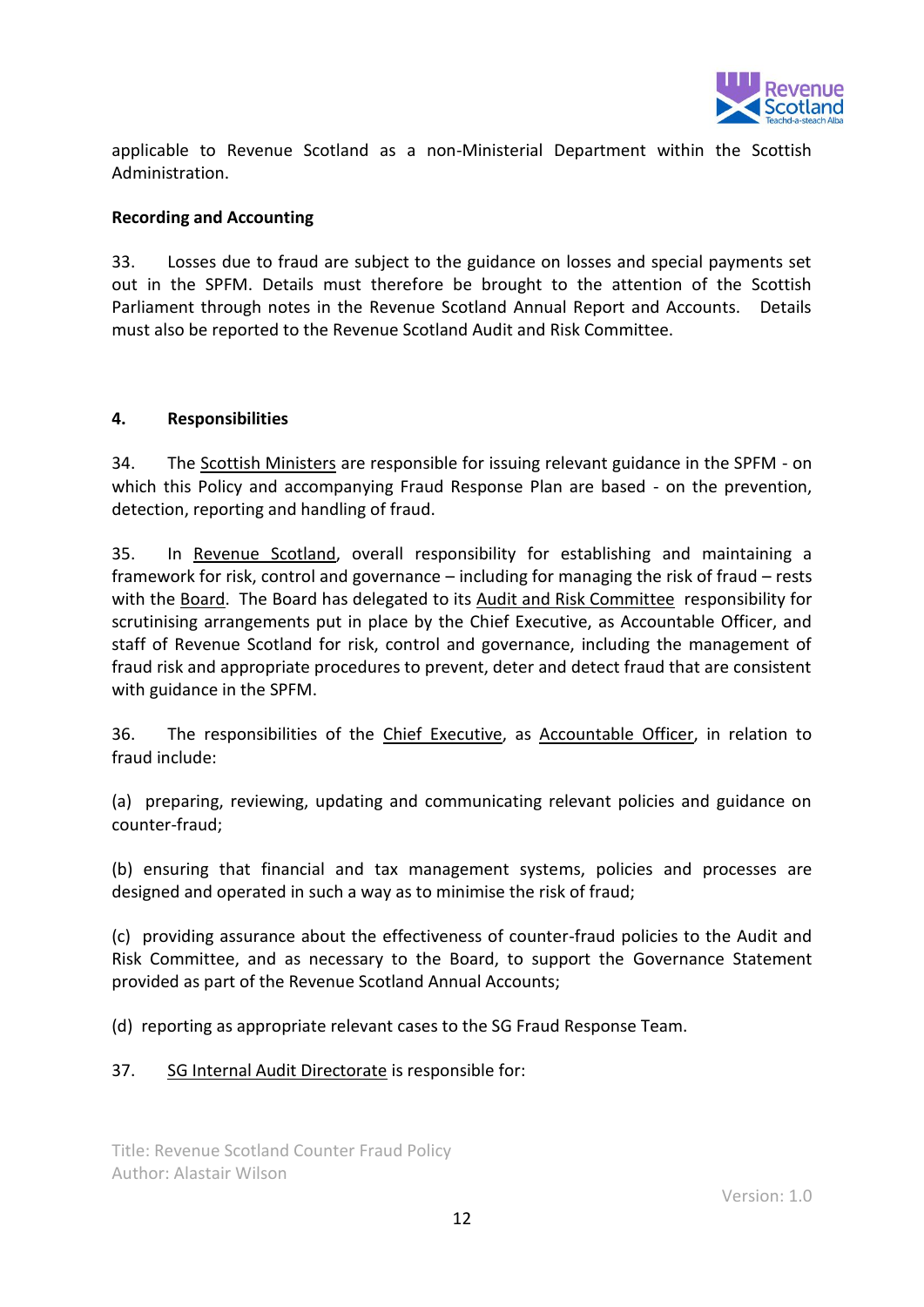

(a) delivering an opinion to the Revenue Scotland Audit and Risk Committee and the Accountable Officer on the adequacy of counter-fraud arrangements in Revenue Scotland;

(b) helping Revenue Scotland senior managers to review the organisation's risk exposure and to identify the possibility of fraud as a business risk; and

(c) in conjunction with any others as appropriate and at the request of the Chief Executive, co-ordinating and conducting effective fraud investigations. (Further details in the Revenue Scotland Fraud Response Plan.)

38. Revenue Scotland Heads of Service who have delegated authority as set out in financial responsibility statements from the Accountable Officer are responsible for:

(a) ensuring that effective internal controls are operating both collectively and within their own areas of responsibility; and

(b) assessing the types of risk involved in the operations for which they are responsible and responding to minimise the opportunity for fraud.

39. All Revenue Scotland members of staff are responsible for:

(a) acting with propriety in the use of official resources and the handling and use of public funds;

(b) conducting themselves in accordance with the principles of the Civil Service Code;

(c) being alert to the possibility that unusual events, tax management activity or transactions could be indicators of fraud;

(d) reporting details immediately through the appropriate channel if they suspect that a fraud has been committed or if they see any suspicious acts or events; and

(e) co-operating fully with whomever may be conducting internal checks, or reviews, or fraud investigations as the case may be.

## <span id="page-13-0"></span>**5. Exceptions**

None.

## <span id="page-13-1"></span>**6. Enforcement**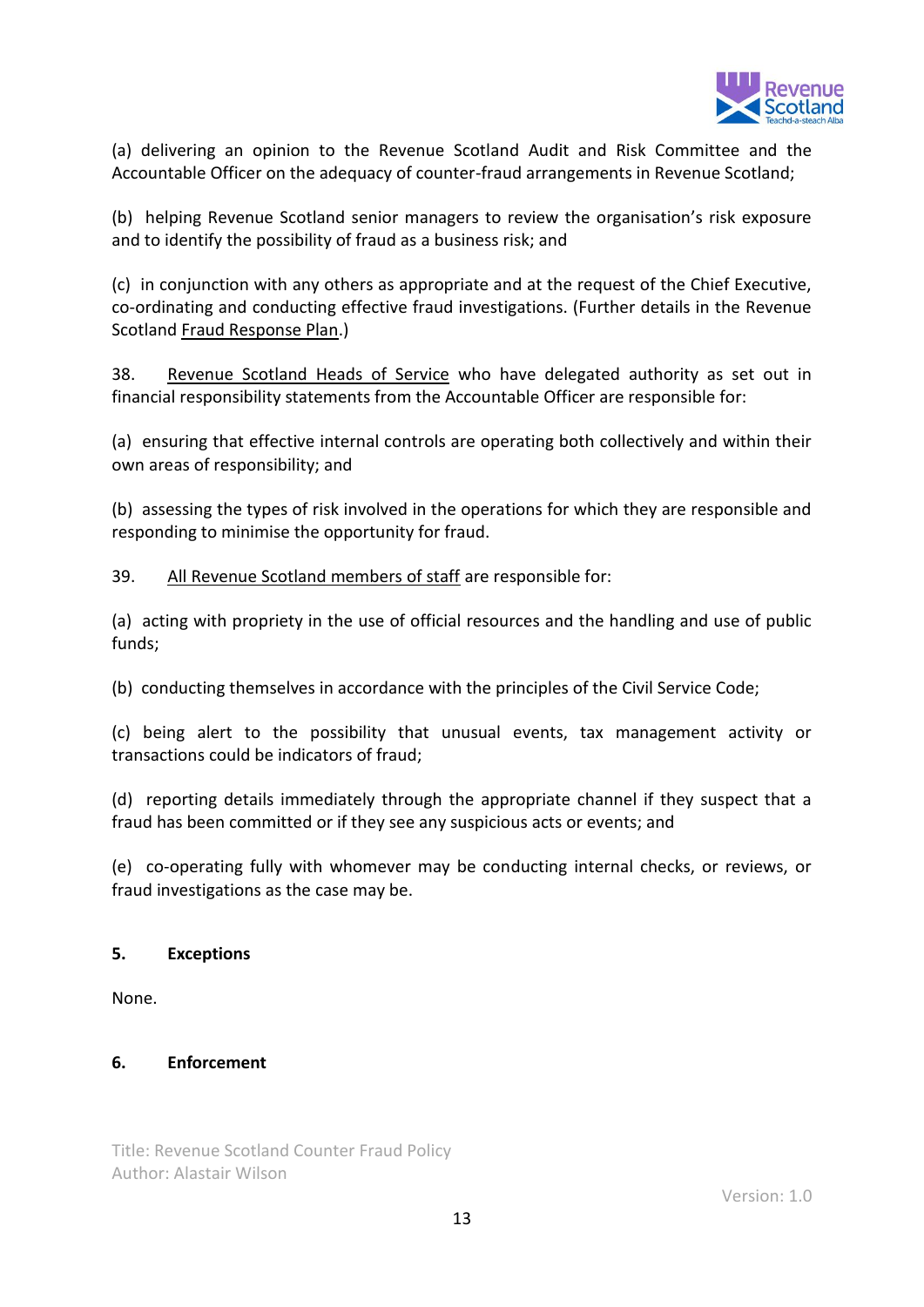

<span id="page-14-0"></span>All cases of actual or suspected fraud will be vigorously and promptly investigated and appropriate action will be taken. The Police will be informed where considered appropriate. In addition, disciplinary action will be considered not only against any members of staff found to have perpetrated frauds but also against managers whose negligence is held to have facilitated frauds. Both categories of offence can be held to constitute gross misconduct, the penalty for which may include summary dismissal.

#### **7. Review**

<span id="page-14-1"></span>This document is subject to review at least annually.

## **8. Document Control/ History**

| <b>Issue</b> | Date       | <b>Purpose</b>                                   | Author/<br>Reviewer/<br><b>Authorised</b> |
|--------------|------------|--------------------------------------------------|-------------------------------------------|
| 0.1          | 09.02.2016 | <b>RS</b><br>Presented<br>to<br>Board on 17/2/16 | Alastair Wilson                           |
| 0.2          | 11.03.2016 | following<br>Updated<br><b>Board comments</b>    | Alastair Wilson                           |

Revenue Scotland

[March 2016]